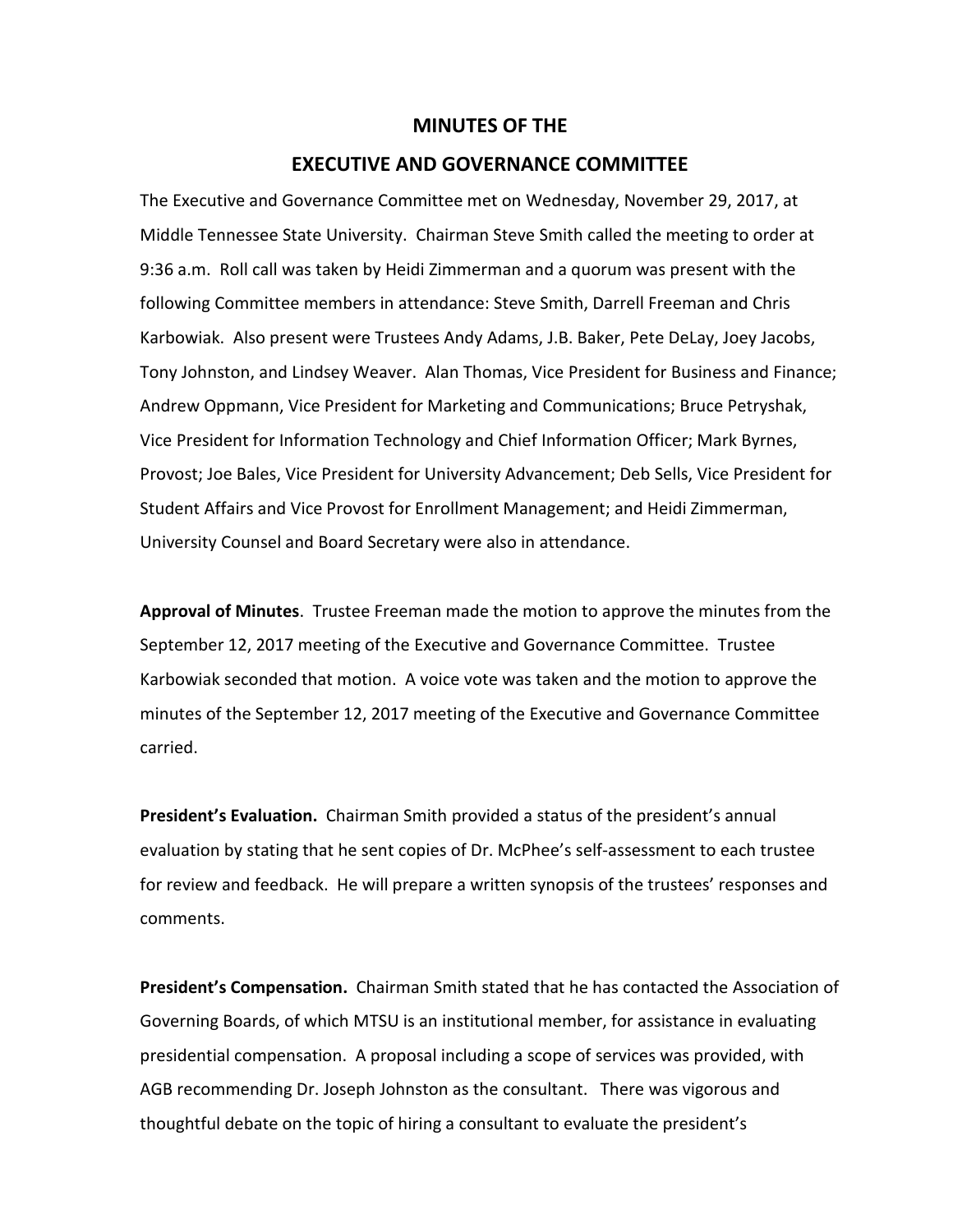compensation package. Trustee Freeman questioned using taxpayer money to pay an outside consultant to do what could be done in-house. Trustee Karbowiak agreed with Trustee Freeman on those points but stated that there was some logic in using an outside source because they needed to get a broader understanding of how institutions outside Tennessee are compensating their presidents. Trustee Johnston stated that valid data was needed to better understand the broader market. The cost for the outside consultant is a factor along with the institution's budget, but valid data is needed to make supportable decisions. Trustee Freeman pointed out that the Board will be asking the institution to make budget cuts while at the same time spending taxpayers' money on outside consultants and that this sent a mixed message to the campus. Trustees Baker and DeLay agreed with Trustee Johnston that the Committee needed to see where the market was. Trustee Freeman replied that TBR did a market data search and that staff had access to sufficient information that could be used to compare salaries paid to presidents at other institutions of higher education. Mr. Thomas confirmed that staff has access to comparative data. Trustee Karbowiak was concerned about the currency of that data and any perception of undue influence on staff. Trustee DeLay indicated that the fee was a small price to pay to have an independent set of eyes look at this issue. After a lengthy discussion during which the cost of the service was debated, Trustee Karbowiak made the motion to engage AGB as consultant for the scope of services as presented. Trustee Freeman seconded the motion. The motion to engage AGB for the scope of services as proposed passed unanimously. Further discussion after the vote was taken was to place a deadline for receipt of the report as the end of January 2018.

**Board Policy Selection, Evaluation, and Retention of the President.** Chairman Smith reminded the Committee that it approved policies at the previous Committee meeting for SACSCOC purposes, but that the Committee agreed to put this policy on the agenda for further review. Several revisions were discussed with Trustee Freeman making the motion that the policy be revised to incorporate those changes, and that the revised policy be brought back to the Committee at its next meeting. Those revisions are as follows: 1.) in the first line of Section 3, replace "the Board may set terms and conditions" with "the Board